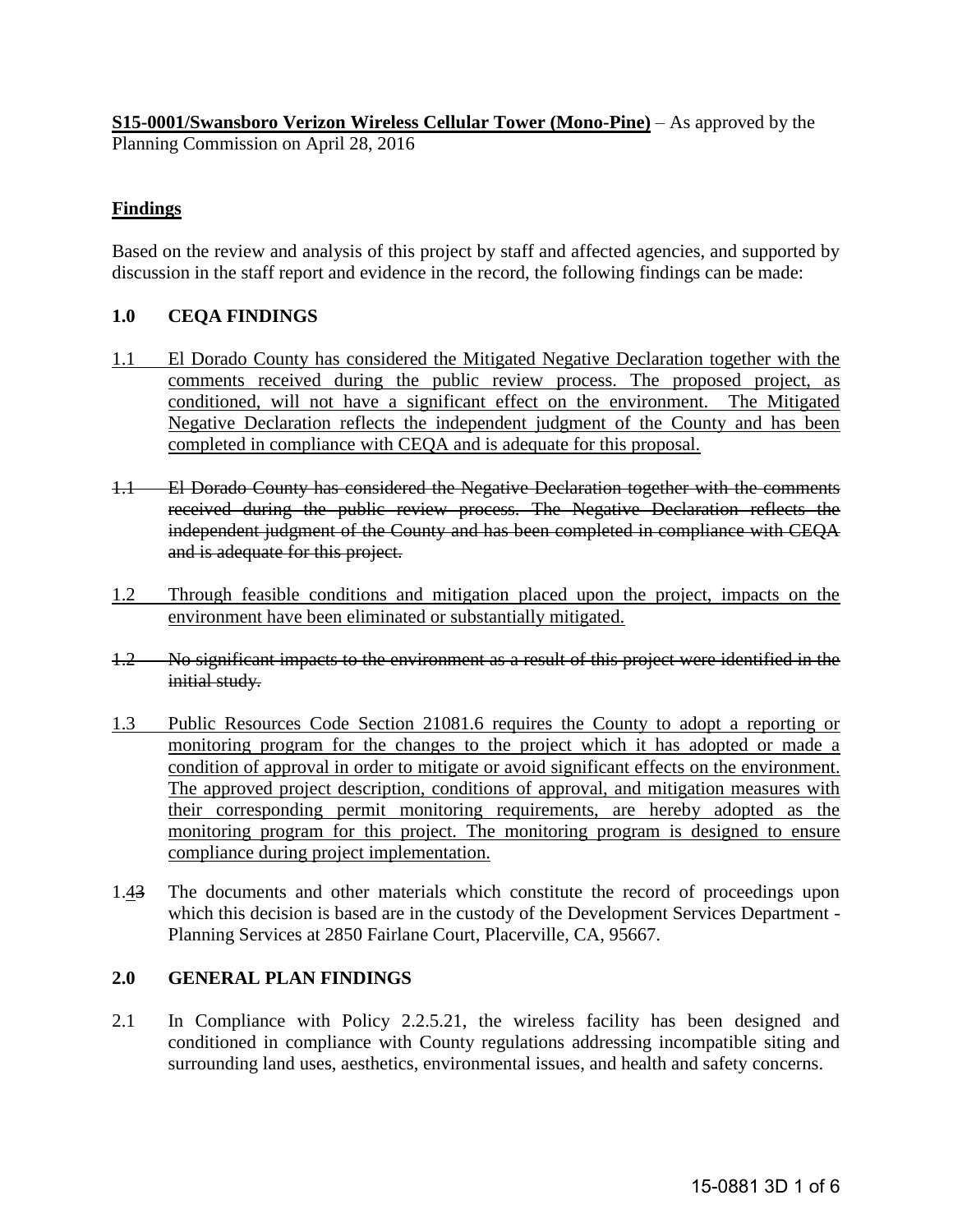- 2.2 In compliance with Policy 5.1.2.1, the project will connect to existing electrical facilities, adequate utilities, and public services currently within the parcel.
- 2.3 In compliance with Policy 6.2.3.2, the project will develop a gravel driveway for access.
- 2.4 In compliance with Policy 6.5.1.7, the project will have noise levels anticipated to comply with the County's standards listed in Table 6-2 in the General Plan that limit nontransportation noise emission levels.
- 2.5 Site development would require the removal of one oak tree and has been evaluated for consistency with General Plan Policy 7.4.4.4 and the Interim Interpretive Guidelines for Oak Woodlands. According to the submitted *Biological Assessment for the Verizon Swansboro Site,* Foothill Associates, dated January 18, 2016, the project would remove less than 0.01 percent of oak tree canopy from a site that contains 26.8 acres of oak canopy. Impacts would be adequately mitigated through on-site replanting and implementation of all tree preservation and protection measures. The project is in compliance with General Plan Policy 7.4.4.4.

## **3.0 TITLE 120 SUBDIVISIONS ORDINANCE**

3.1 The project parcel was a result of a division of land after March 4, 1972. Section 120.76.090.G authorizes issuance of a conditional certificate of compliance if the parcel was created without the benefit of a Parcel or Final Map that has not been specifically cited in Chapter 120.76 of the El Dorado County Subdivision Ordinance. Certificate of Compliance COC04-0048 was approved by the Zoning Administrator on March 16, 2005 and imposes conditions which must be satisfied before the property can be considered legally established. Implementation of the conditions to this project will ensure compliance with the Subdivision Ordinance requirement.

## **4.0 ZONING FINDINGS**

### 4.1 **The project is consistent with Title 130.**

The parcel is located within the Rural Lands 40-Acre (RL-40) Zone District. The project has been analyzed in accordance with Zoning Ordinance Section 130.21.030 (Development Standards) for building setbacks.

> The project, as proposed and conditioned, is consistent with the Zoning Ordinance because the project will comply with building setbacks and other applicable design standards for wireless telecommunication facilities within the RL-40 Zone District.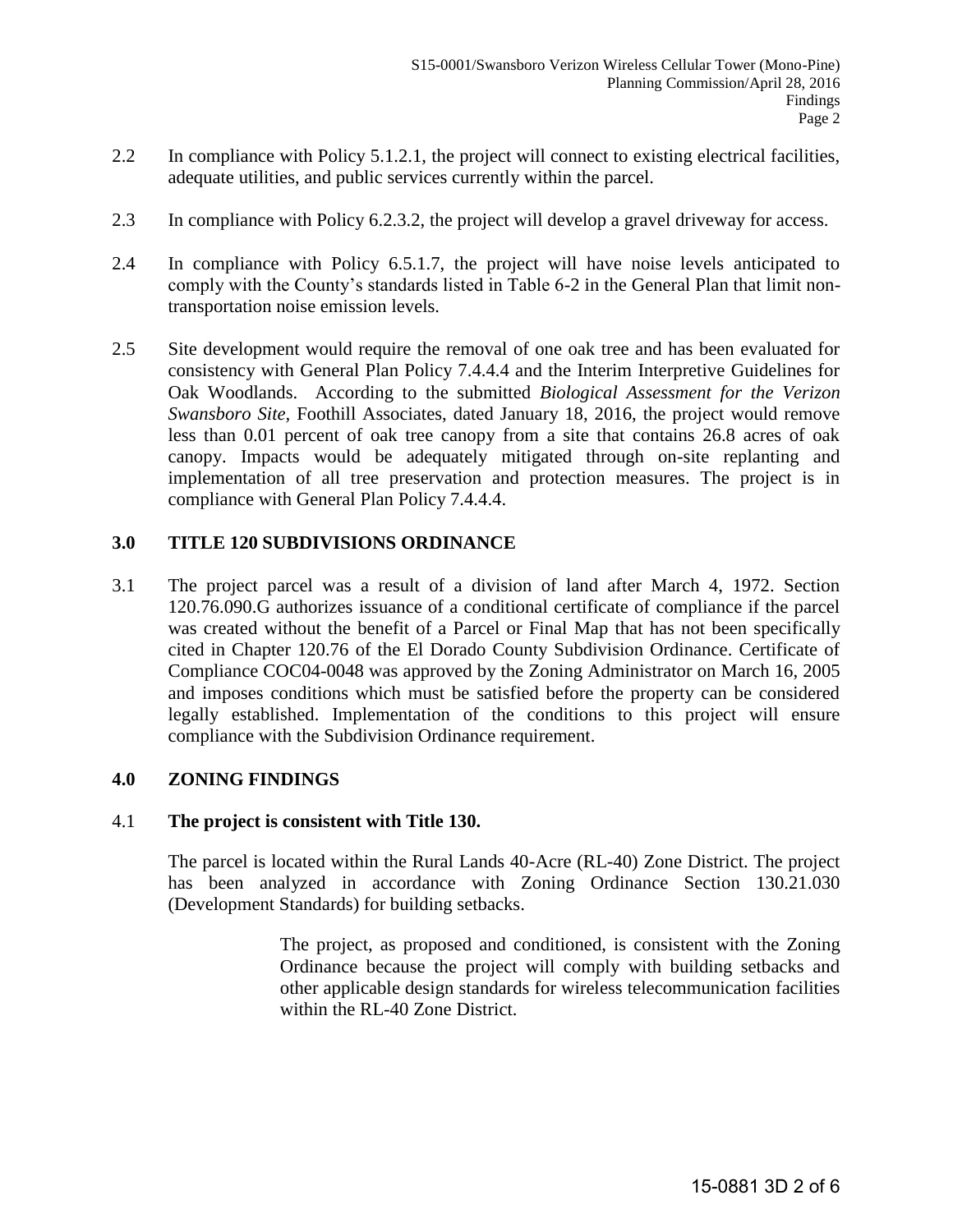### 4.2 **The project is consistent with Section 130.40.130.A.1.**

To minimize the number of communication facilities through encouraging the joint use of towers, service providers are encouraged to employ all reasonable measures to site their antenna equipment on existing structures, to co-locate where feasible, and develop new sites that are multi-carrier.

> The new monopine tower will allow for placement of new Verizon equipment. No existing towers are located in the project area. The applicant has also provided coverage maps identifying the existing and increased cellular service resulting from the proposed facility that justifies the need for this project site. The proposed cell tower will accommodate future co-locations consistent with this regulation.

#### 4.3 **The project is consistent with Section 130.40.130.B.6.b.**

In all zone districts, other than industrial, commercial, and research and development zone districts, new towers or monopoles shall be subject to approval of a conditional use permit by the Planning Commission.

> The applicant has submitted an application for a conditional use permit for the proposed cellular facility consistent with this regulation.

#### 4.4 **The project is consistent with Section 130.40.130.C-H.**

Section 130.40.130.C-H of the Zoning Ordinance requires that all wireless communication facilities meet certain criteria. Below is an analysis of these standards:

*C. Visual simulations of the wireless communications facility (including all support facilities)* shall be submitted. A visual simulation can consist of either a physical *mock-up of the facility, balloon simulation, computer simulation or other means.*

> Photo-simulations of the facility are provided in Exhibit F-7 of the Staff Report. These photos demonstrate how the facility will blend with the surrounding area thereby minimizing its visual impacts.

- *D. Development Standards: The following provisions shall apply in all zone districts. All facilities shall be conditioned, where applicable, to meet the following criteria:* 
	- *1. Screening. All facilities shall be screened with vegetation or landscaping. Where screening with vegetation is not feasible, the facilities shall be disguised to blend with the surrounding area (trees, barns, etc.) The facility shall be painted to blend with the prevalent architecture, natural features or vegetation of the site.*

The project has been designed to blend in with the natural features and vegetation as directed by Section 130.40.130.D.1 of the Zoning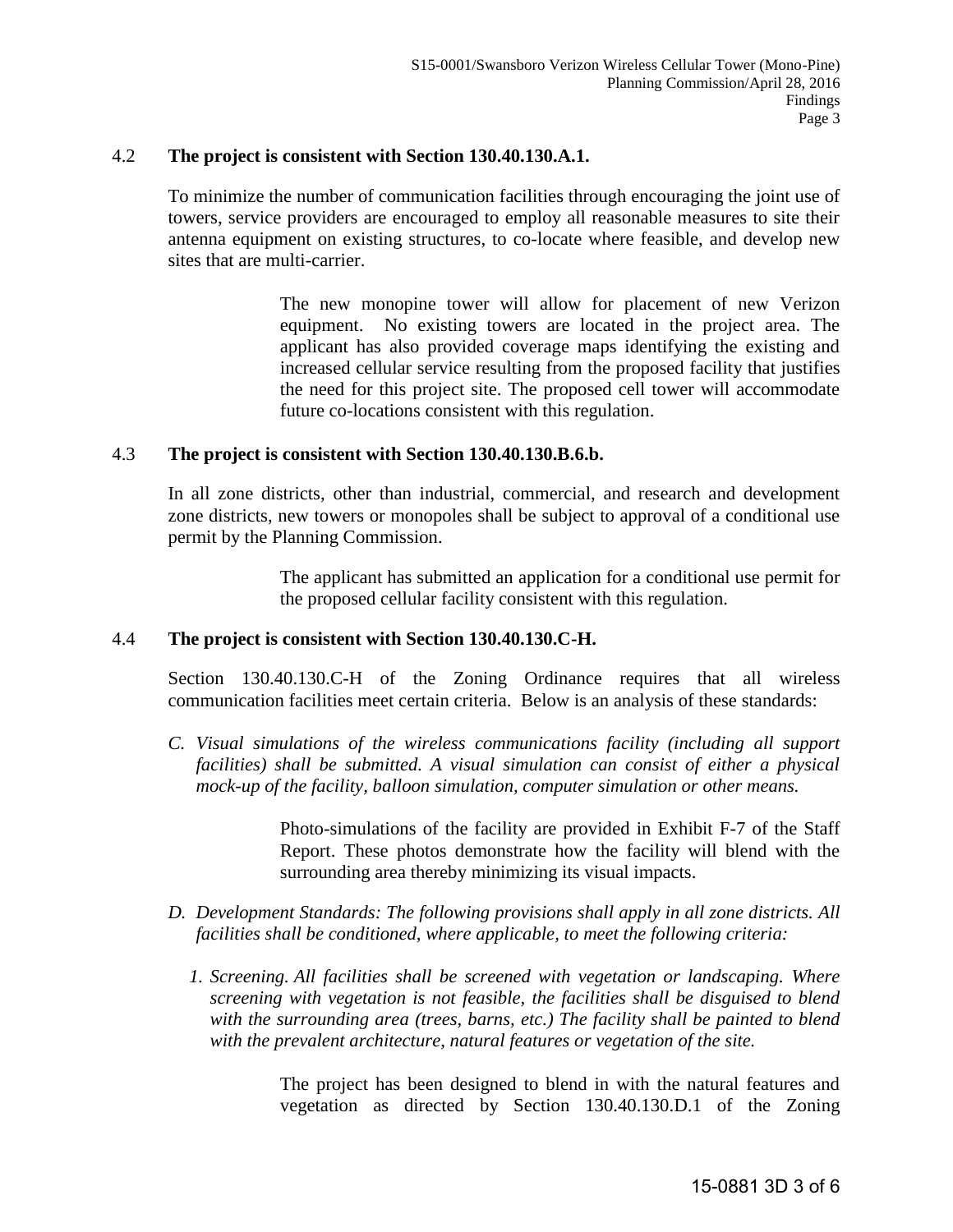Ordinance. The facility's outdoor equipment will be painted non-reflective natural colors. The monopine tower would be designed to resemble a pine tree with the tower pole painted flat brown to match the bark color of a pine tree, antennas located in man-made branches resembling pine tree limbs, and antennas and mounting equipment painted to match the branch color with pine needle socks installed around them to reduce visual impact. The monopine is designed to camouflage the facility and blend in with the surrounding vegetation as illustrated in the photo simulations, site plan, and elevations (Staff Report Exhibits F-1 to F-5 and E-1 to E-8). Additional conditions of approval have been added requiring more realistic branch patterns as a visual buffer.

*2. Setbacks. As set forth in each applicable zoning district, except where locating the facility inside those setbacks is the most practical and unobtrusive location possible on the proposed site. Setback waivers shall be approved through the minor use permit process.* 

> The RL-40 Zone requires a 30-foot front, side, and rear setback from property lines for all structures. Setbacks would be greater than 30 feet from all property lines. Therefore, the project is consistent with setback standards of the RL-40 Zone and Section 130.21.030 of the County Zoning Ordinance. (Staff Report Exhibit E-4).

*3. Maintenance. All improvements associated with the communication facility, including equipment shelters, towers, antenna, fencing, and landscaping shall be properly maintained at all times. Colors of towers and other improvements shall be maintained to ensure the appearance remains consistent with approved conditions relating to color.* 

> Maintenance personnel would visit the site approximately one to two times per month, at which time the facility would be inspected to ensure proper operation. Conditions are recommended to ensure that the colors and materials of the tower and ground support equipment will be maintained at all times and will be consistent with the features depicted in the visual simulations and elevations.

*E. Radio Frequency (RF) Requirements: Section 130.40.130.E of the County Code requires that the applicant submit a report or summary of the estimates of nonionizing radiation generated by the facility and maximum electric and magnetic field strengths at the edge of the facility site, as regulated by the Federal Communication Commission (FCC).* 

> A submitted RF analysis report (Exhibit H) confirms compliance with the applicable FCC Regulations regarding maximum permissible exposure limits.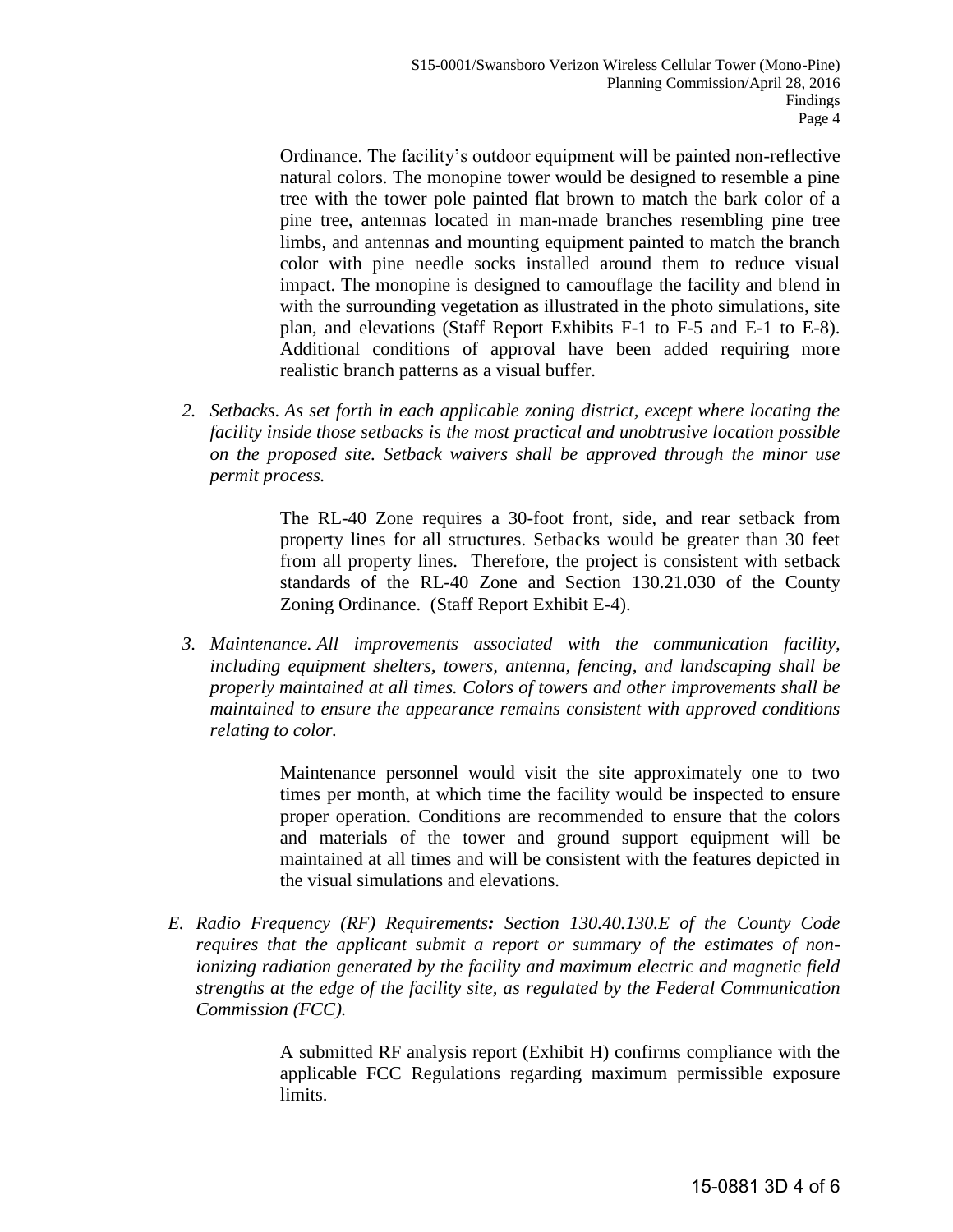*F. Availability. Section 130.40.130.H requires that all communication facilities be available to other carriers as long as structural or technological obstacles do not exist.*

> The monopine would be constructed with the ability to accommodate the proposed Verizon equipment and future potential collocation of additional carriers. However, the specific location or quantities of future antennae have not been identified. Any separate future co-location would require consistency to this conditional use permit, subject to review by the County.

*G. Section 130.40.130.I of the Zoning Ordinance requires that all obsolete or unused communication facilities be removed within six months after the use of that facility has ceased or the facility has been abandoned.* 

The project has been conditioned to comply with this requirement.

*H. Section 130.40.130.H of the Zoning Ordinance states certain notification requirements for projects located within 1,000 feet of a school or on residentially zoned lands governed by CC&Rs.* 

> The project parcel is not within 1,000 feet of a school or located on residentially zoned land governed by CC&Rs. Therefore, these notification requirements do not apply to this project.

As proposed and conditioned, the project is consistent with the criteria in Section 130.40.130.C-H of the Zoning Ordinance.

## **5.0 SPECIAL USE PERMIT FINDINGS**

### 5.1 **The issuance of the permit is consistent with the General Plan.**

 As discussed above in Section 2.0 General Plan Findings, the special use permit is consistent with the applicable policies and requirements in the El Dorado County General Plan.